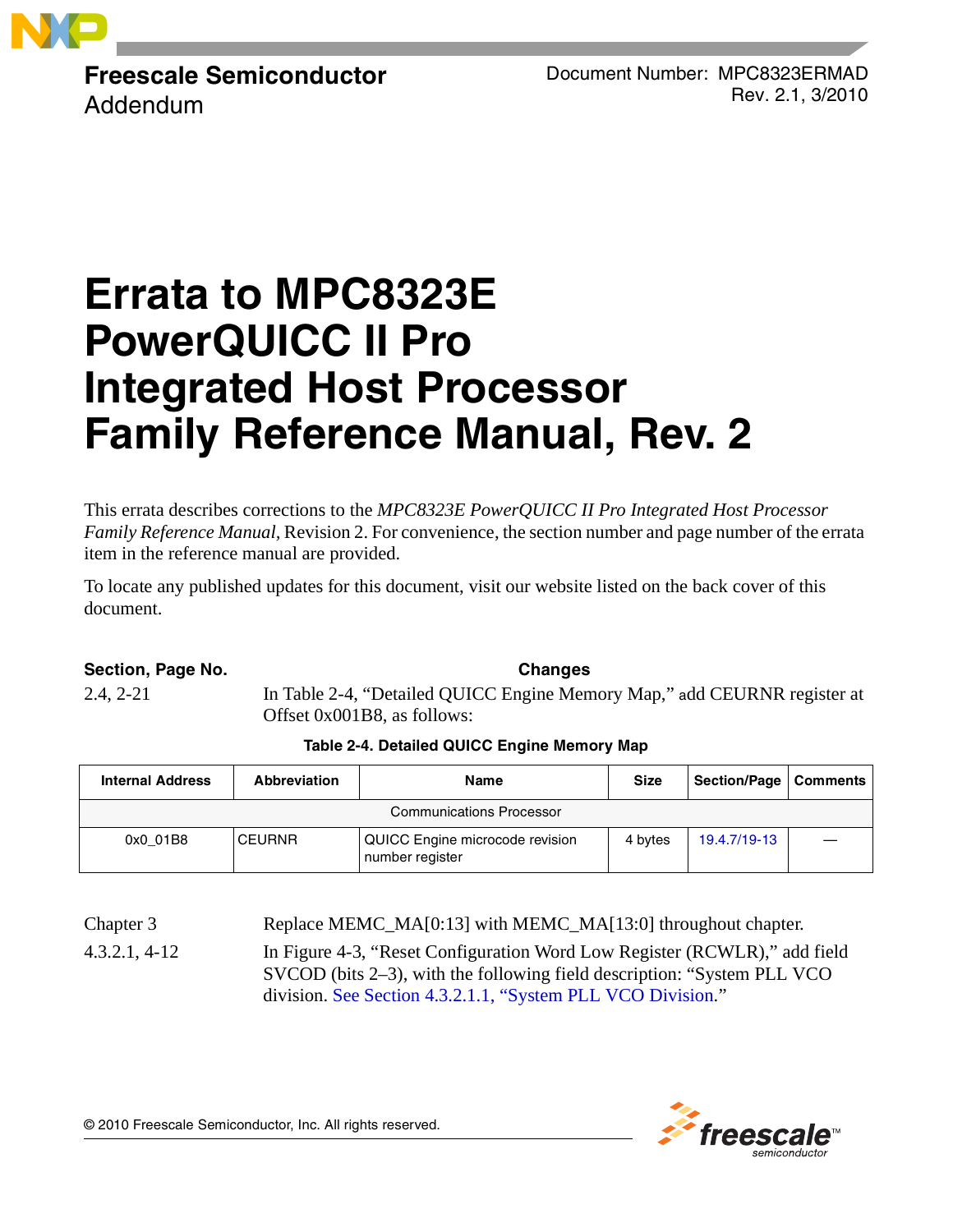

| Section. Page No. |  |  |
|-------------------|--|--|

**Changes** 

4.3.2.1.1, 4-13 Add Section 4.3.2.1.1 "System PLL VCO Division," as follows:

### **4.3.2.1.1 System PLL VCO Division**

The RCWLR field SVCOD (system PLL VCO division), shown in [Table 4-9,](#page-1-0) establishes the internal ratio between the system PLL VCO frequency and the PLL output clock frequency. The PLL output clock frequency equals *csb\_clk* frequency if RCWLR[LBCM] and RCWLR[DDRCM] are both cleared or twice the csb\_clk frequency if RCWLR[LBCM] or RCWLR[DDRCM] or both of them are set.

<span id="page-1-0"></span>[Table 4-9](#page-1-0) describes the setting of SVCOD bits.

| <b>Reset Configuration Word</b><br>Low Register (RCWLR) Bits | <b>Field</b><br><b>Name</b> | Value<br>(Binary) | <b>VCO Division</b><br><b>Factor</b> |
|--------------------------------------------------------------|-----------------------------|-------------------|--------------------------------------|
| $2 - 3$                                                      | <b>SVCOD</b>                | 00                |                                      |
|                                                              |                             | 01                | 8                                    |
|                                                              |                             | 10                |                                      |
|                                                              |                             | 11                | Reserved                             |

|  |  | Table 4-9. System PLL VCO Division |
|--|--|------------------------------------|
|  |  |                                    |

4.3.3.1, 4-19 Add the following to the end of the first paragraph: "+ LCS0 is the default for GPCM, so GPCM controlled is used to read the reset configuration word from EEPROM. /LGTA should be high to avoid unintended early termination of the read cycle." 4.5.1.6, 4-33 Change the first sentence to say the following: "RCR, shown in Figure 4-19, can be used by software to initiate a hard reset sequence." 4.5.2.3, 4-37 In Table 4-34, "SCCR Bit Descriptions," add the following note to ENCCM (bits 6–7) field description: "**Note:** The encryption core must have the same clock ratio as the USB unit, unless one of them has its clock disabled." 5.3.1, 5-16 In Table 5-20, "System Configuration Register Memory Map," add the following row between the last two reserved rows:

#### **Table 5-20. System Configuration Register Memory Map**

| Local<br><b>Memory</b><br>Offset (Hex) | Register                             | <b>Access</b> | <b>Reset</b> | <b>Section/Page</b> |
|----------------------------------------|--------------------------------------|---------------|--------------|---------------------|
| 0x00128                                | DDR control driver register (DDRCDR) | R/W           | 0x0004 0000  | 5.3.2.6/5-22        |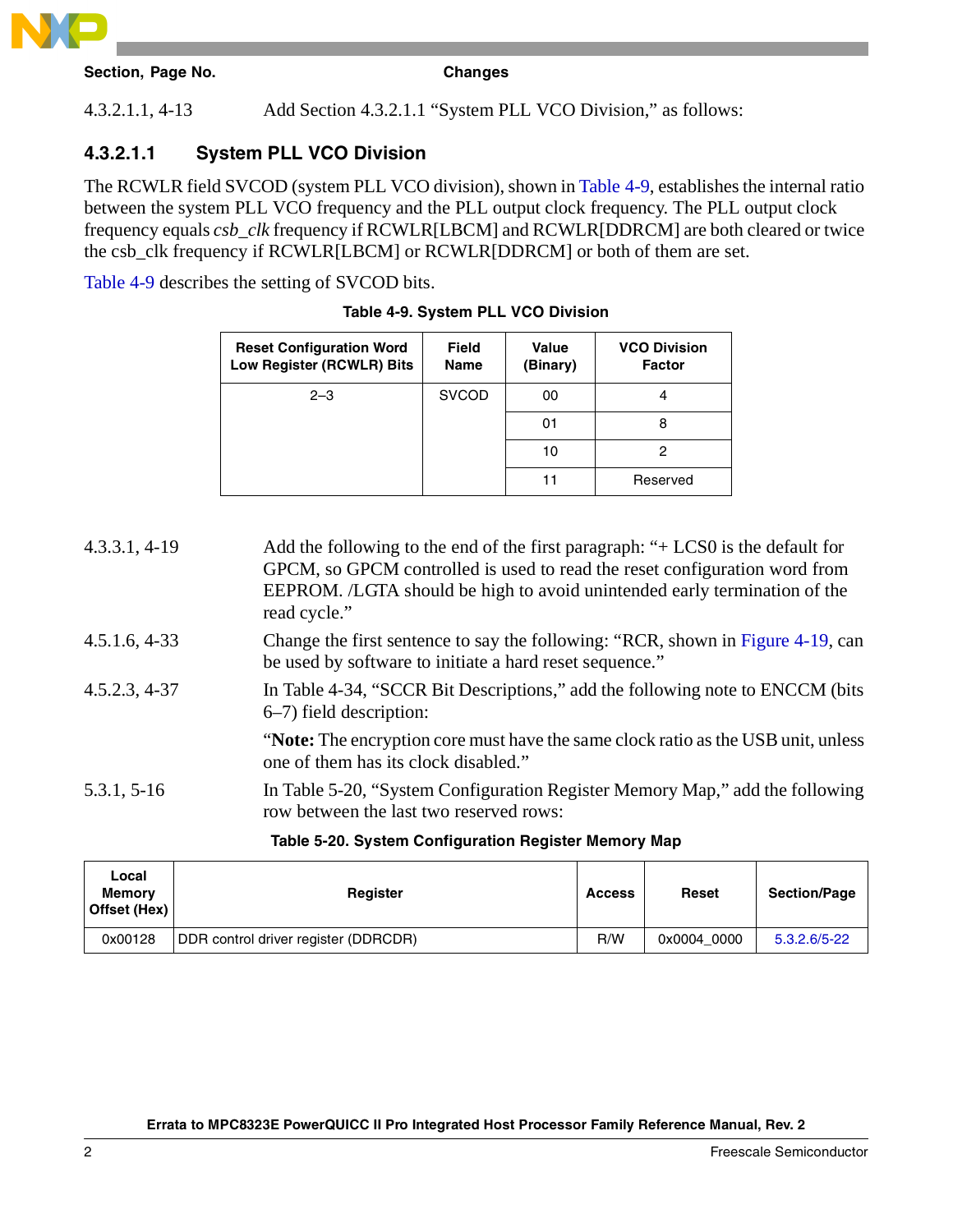

5.3.2.6, 5-22 Add Section 5.3.2.6, "DDR Control Driver Register (DDRCDR)," as follows:

## **5.3.2.6 DDR Control Driver Register (DDRCDR)**

The DDR control driver register (DDRCDR) contains bits that allow control over the driver of the DDR SDRAM controller.

DDRCDR is shown in Figure 5-15.

Offset 0x00128 Access: Read/Write



#### **Figure 5-15. DDR Control Driver Register (DDRCDR)**

#### Table 5-28 shows the bit definition of the DDRCDR.

#### **Table 5-28. DDRCDR Field Descriptions**

| <b>Bits</b>  | <b>Name</b> | <b>Description</b>                                                                                                                                                                                                                                                                                                                           |
|--------------|-------------|----------------------------------------------------------------------------------------------------------------------------------------------------------------------------------------------------------------------------------------------------------------------------------------------------------------------------------------------|
| $\mathbf{0}$ |             | Reserved                                                                                                                                                                                                                                                                                                                                     |
| 1            | DSO_EN      | 0 DDR driver software override disable<br>1 DDR driver software override enable                                                                                                                                                                                                                                                              |
| $2 - 5$      | DSO_PZ      | DDR driver software p-impedance override<br>0000 Half strength-Highest Z<br>1000 Much higher Z than nominal<br>1100 Higher Z than nominal<br>1110 Nominal impedance setting<br>1111 Lower Z than nominal                                                                                                                                     |
| $6 - 9$      | DSO_NZ      | DDR driver software n-impedance override<br>0000 Half strength-Highest Z<br>1000 Much higher Z than nominal<br>1100 Higher Z than nominal<br>1110 Nominal impedance setting<br>1111 Lower Z than nominal                                                                                                                                     |
| $10 - 11$    |             | Reserved. Should be cleared.                                                                                                                                                                                                                                                                                                                 |
| 12           | <b>ODT</b>  | ODT termination value for I/Os<br>0 75 $\Omega$<br>1 150 $\Omega$                                                                                                                                                                                                                                                                            |
| 13           | DDR cfg     | Selects voltage level for DDR pads<br>0 DDR2 (1.8V mode) nominal impedance-18 $\Omega$<br>DDR1 (2.5V mode) nominal impedance-18 $\Omega$<br>Note: DDR_cfg must be set according to the logical type of the DDR memory devices, as it effects logic<br>behavior of the DDR controller as well as the physical parameters of the DDR I/O pads. |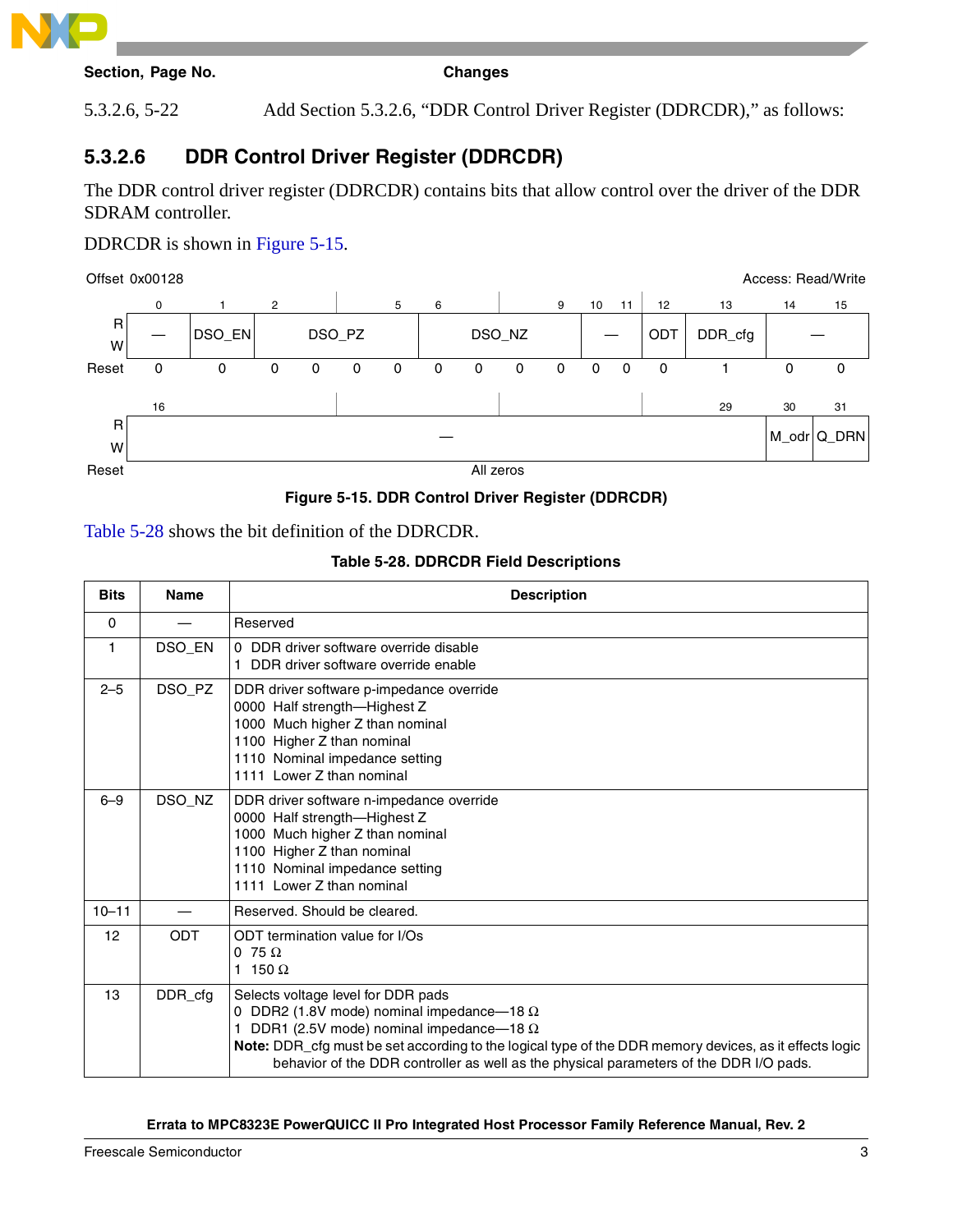

#### **Table 5-28. DDRCDR Field Descriptions (continued)**

| <b>Bits</b> | Name  | <b>Description</b>                                                                                                         |
|-------------|-------|----------------------------------------------------------------------------------------------------------------------------|
| 14-29       |       | Reserved                                                                                                                   |
| 30          | M odr | Disable memory transaction reordering<br>0 Memory transaction reordering enabled<br>Memory transaction reordering disabled |
| 31          | Q DRN | 0 Drain queue before sleep disable<br>Drain queue before sleep enable                                                      |

| 5.5.5, 5-35     | In Table 5-39, "RTEVR Bit Settings," update AIF (bit 30) field description to read<br>as follows: "The bit is set if the RTC issues an interrupt when the RTC counter<br>value equals RTALR[ALRM]."                                                                                                                                                                                                 |
|-----------------|-----------------------------------------------------------------------------------------------------------------------------------------------------------------------------------------------------------------------------------------------------------------------------------------------------------------------------------------------------------------------------------------------------|
| 5.6.5.5, 5-41   | In Table 5-48, "PTEVR Bit Settings," change PIF (bit 31) field description to say<br>the following: "Periodic interrupt flag bit. It is asserted after the SPMPIT counter<br>counts to zero. This status bit should be cleared by software."                                                                                                                                                        |
| 5.7.4, 5-47     | In Table 5-50, "GTM External Signals—Detailed Signal Descriptions," in the<br>State Meaning of signal TGATEn description, change "In a reset gate mode" to<br>"In a restart gate mode".                                                                                                                                                                                                             |
|                 | In the State Meaning of signal $\overline{TOUTn}$ , clarify #2 by changing " $\overline{TOUTn}$ changes<br>occur on the rising edge of the system clock" to " $\overline{TOUTn}$ begins or stops counting,<br>depending on the signal state and the configured mode."; also clarify Timing by<br>changing "system clock" to "timer input clock".                                                    |
| 5.7.5.6/5-54    | Change title of Table 5-60, "GTEVRn Bit Settings," to "GTEVR Field"<br>Descriptions," and change the '1' setting to read as follows in REF (bit 14) field<br>description: "The counter has "exceeded" the GTRFRn[TRV] value."                                                                                                                                                                       |
| 5.7.6.1, 5-55   | In the second paragraph, change " $65,537$ " to " $65,536$ ".                                                                                                                                                                                                                                                                                                                                       |
| 5.7.6.3, 5-57   | In the Note, change "the counter begins counting after" to "the counter begins<br>or stops after"                                                                                                                                                                                                                                                                                                   |
| $6.2.1, 6-3$    | In Table 6-2, "ACR Field Descriptions," reserved fields change from "Write"<br>reserved, read $= 0$ " to "Reserved, write should preserve reset value."                                                                                                                                                                                                                                             |
| $6.3.1.3, 6-13$ | Change "After the completion of snoop copyback, the arbiter grants the bus back<br>to the master that had its transaction ARTRYed"                                                                                                                                                                                                                                                                  |
|                 | to:                                                                                                                                                                                                                                                                                                                                                                                                 |
|                 | "After the completion of snoop copyback, the arbiter grants the bus to the most<br>ahead master among those masters which have an active bus request signal at that<br>time, which may or may not be the same master that had its transaction ARTRYed.<br>Only when a transaction address phase is completed with no ARTRY (and no<br>repeat conditions), the master moves to the end of the line." |
| 7.3.1.3.3, 7-18 | In Table 7-2, "e300 HID0 Bit Descriptions," add the following note to EBA and<br>EBD field descriptions: "Do not set this bit; the CSB does not have parity signals."                                                                                                                                                                                                                               |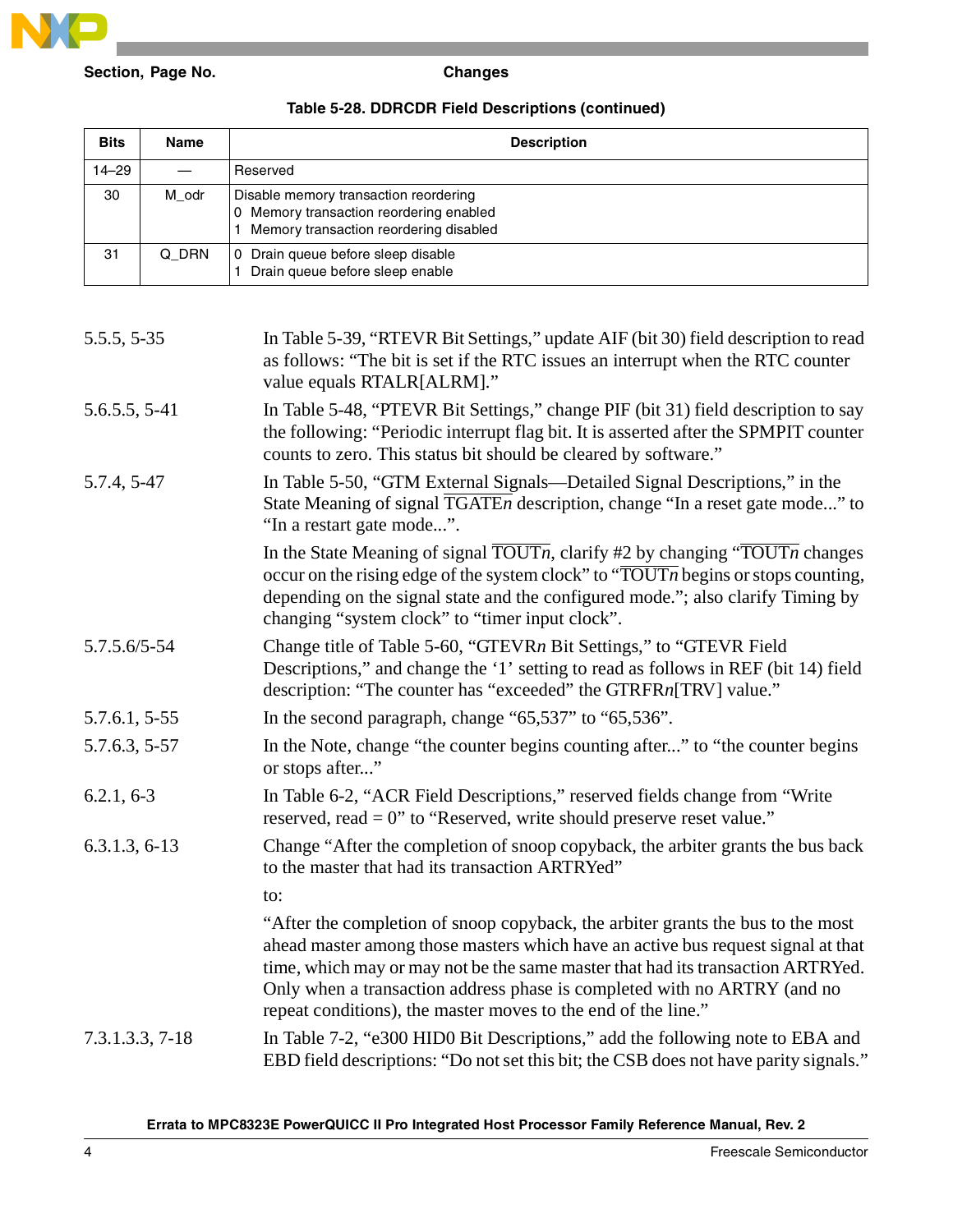

| Section, Page No. | <b>Changes</b>                                                                                                                                                                                                                                                  |
|-------------------|-----------------------------------------------------------------------------------------------------------------------------------------------------------------------------------------------------------------------------------------------------------------|
| 9.3.2.1, 9.6      | In Table 9-3, "Memory Interface Signals—Detailed Signal Descriptions," change<br>signal description of MA[13:0] to the following:                                                                                                                               |
|                   | "Assertion/Negation—The address lines are only driven when the controller has<br>a command scheduled to issue on the address/CMD bus; otherwise they will be at<br>high-Z. It is valid when a transaction is driven to DRAM (when $\overline{MCS}$ is active)." |
| $9.5, 9-29$       | In third paragraph, replace sentence "Bank sizes up to 512 Mbytes are supported,<br>providing up to a maximum of 512 Mbytes of DDR main memory," with the<br>following:                                                                                         |
|                   | "Bank sizes up to 512 Mbytes are supported, providing up to a maximum of<br>512 Mbits of DDR main memory per chip select."                                                                                                                                      |
| 9.5.9, 9-48       | In first paragraph, replace sentence "For example, if a write transaction is desired<br>with a size of one double word (8 bytes), then the second, third, and fourth beats<br>of data are not written to DRAM," with the following:                             |
|                   | "For example, if a write transaction is desired with a size of one word (4 bytes),<br>then the second, third, and fourth beats of data are not written to DRAM, as the<br>width of the data bus is 32 bits."                                                    |
| 10.4.2.3, 10-41   | Update Figure 10-29, "External Termination of GPCM Access," as follows:                                                                                                                                                                                         |



**Figure 10-29. External Termination of GPCM Access**

10.4.3.5, 10-57 Remove Section 10.4.3.5, "Synchronous Sampling of LUPWAIT for Early Transfer Acknowledge."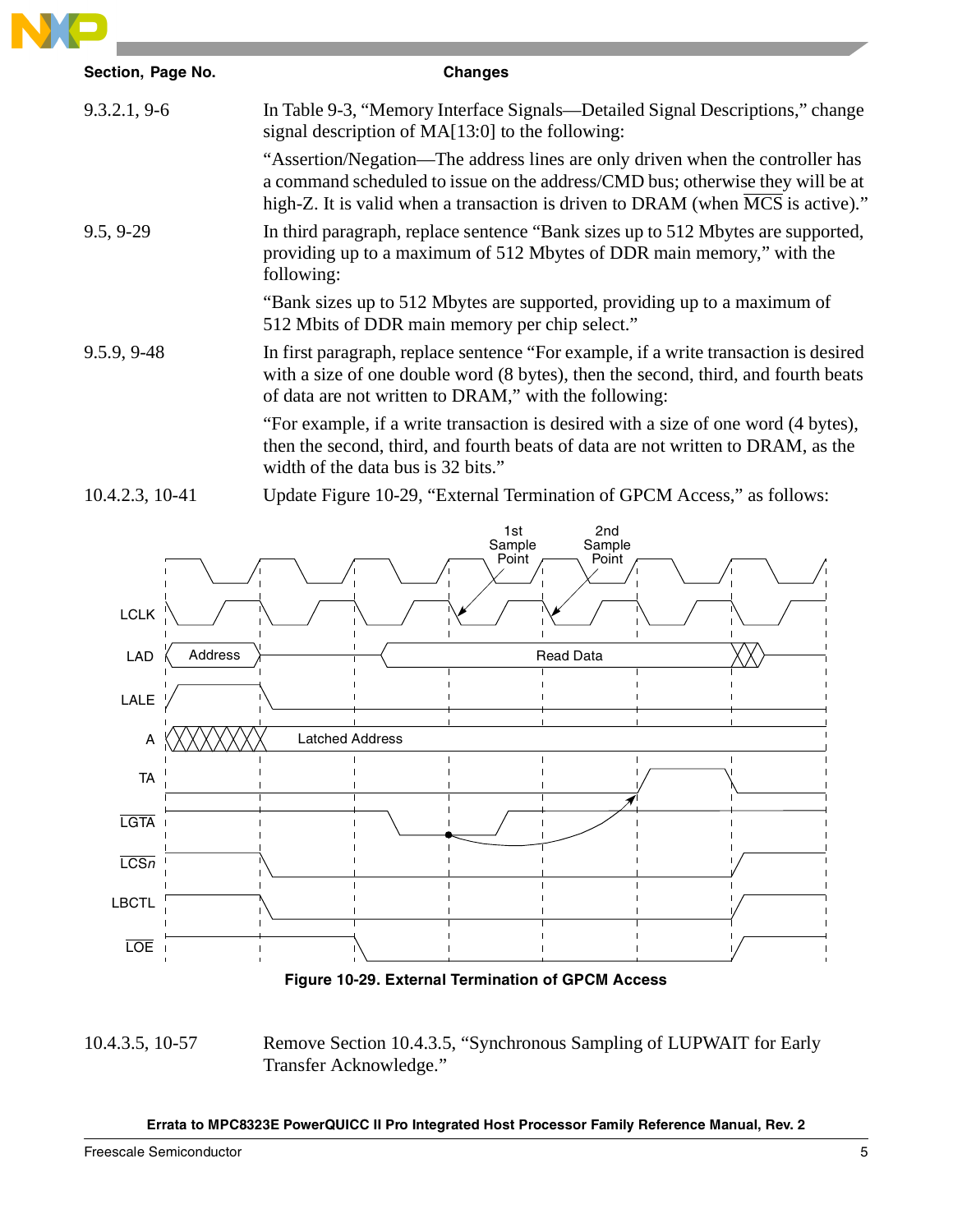

| Section, Page No. | <b>Changes</b>                                                                                                                                                                                                                                                                                                                                |
|-------------------|-----------------------------------------------------------------------------------------------------------------------------------------------------------------------------------------------------------------------------------------------------------------------------------------------------------------------------------------------|
| 14.4.3.9.1, 14-52 | Change:<br>IV1 holds the least significant bytes of the initialization vector (bytes $1-8$ ).<br>IV2 holds the most significant bytes of the initialization vector (bytes 9–16).<br>٠<br>to:                                                                                                                                                  |
| 14.6.4.6, 14-76   | IV1 holds the most significant bytes of the initialization vector (bytes $1-8$ ).<br>$\bullet$<br>IV2 holds the least significant bytes of the initialization vector (bytes $9-16$ ).<br>$\bullet$<br>In Figure 14-46, "IP Block Revision Register," and its introductory sentence,                                                           |
|                   | change reset value from 0x0000_0000_0002_00A0 to<br>0x0000 0000 0001 00A0.                                                                                                                                                                                                                                                                    |
| 16.2.2, 16-4      | In Table 16-2, "DUART Signals—Detailed Signal Descriptions," for<br>$\overline{\text{UART\_RTS}}$ [1:2], change sentence in description from "Can be programmed to be<br>automatically negated and asserted by either the receiver or transmitter" to "Can<br>be programmed to be negated and asserted by either the receiver or transmitter. |
| $16.3.1.3, 16-8$  | Update calculating percent error value step 1 calculation from " $AFI = baud$<br>rate $\times$ 16" to "AFI = baud rate $\times$ 16 $\times$ divisor."                                                                                                                                                                                         |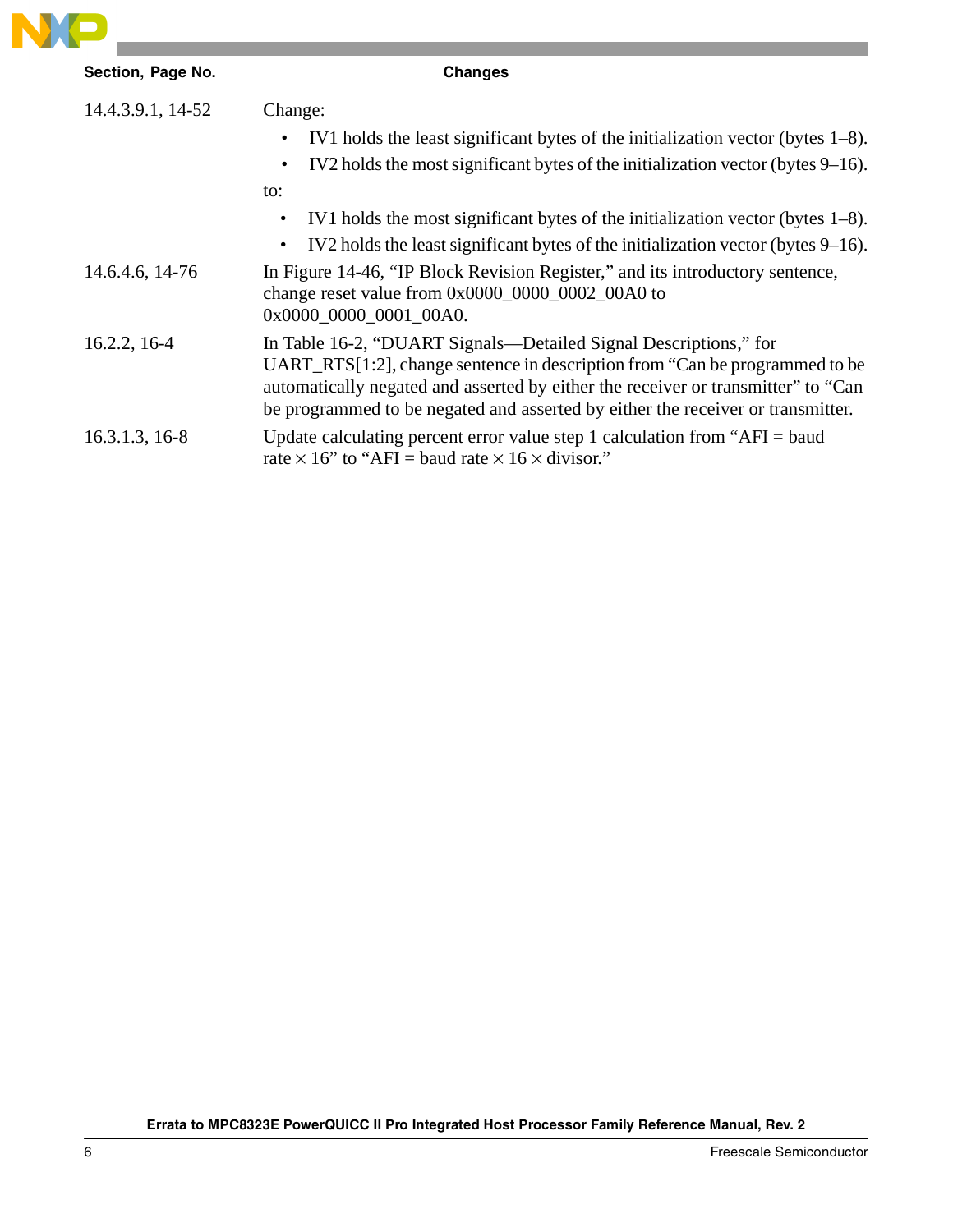

| Section, Page No. |  |  |
|-------------------|--|--|
|-------------------|--|--|

#### **Changes**

19.3.7, 19-13 Add Section 19.3.7, "QUICC Engine Serial Interrupt Mask Register (CESIMR)," as follows:

# **19.3.7 QUICC Engine Serial Interrupt Mask Register (CESIMR)**

These registers enable the QUICC Engine RISC to respond to an interrupt generated by the QUICC Engine peripherals, off-loading this task from the core processor. An interrupt request from a QUICC Engine peripheral (if unmasked in CESIMR register) triggers the execution of a microcode interrupt routine handler on the QUICC Engine RISC. Each bit in the register corresponds to a specific QUICC Engine peripheral. The request generated by this register has the SNUM=0xE1.



#### **Figure 19-9. QUICC Engine Serial Interrupt Request Mask Register (CESIMR)**

| <b>Bits</b> | Name | <b>Description</b>                                                                                                                                                                                                                   |
|-------------|------|--------------------------------------------------------------------------------------------------------------------------------------------------------------------------------------------------------------------------------------|
| $0 - 23$    |      | All bits   Enable request to QUICC Engine block if relevant interrupt signal is asserted (as marked in Figure 19-9). The<br>reason for the interrupt is determined after reading the relevant event register through the serial bus. |
| 24-31       |      | Reserved                                                                                                                                                                                                                             |

#### **Table 19-12. CESIMR Field Descriptions**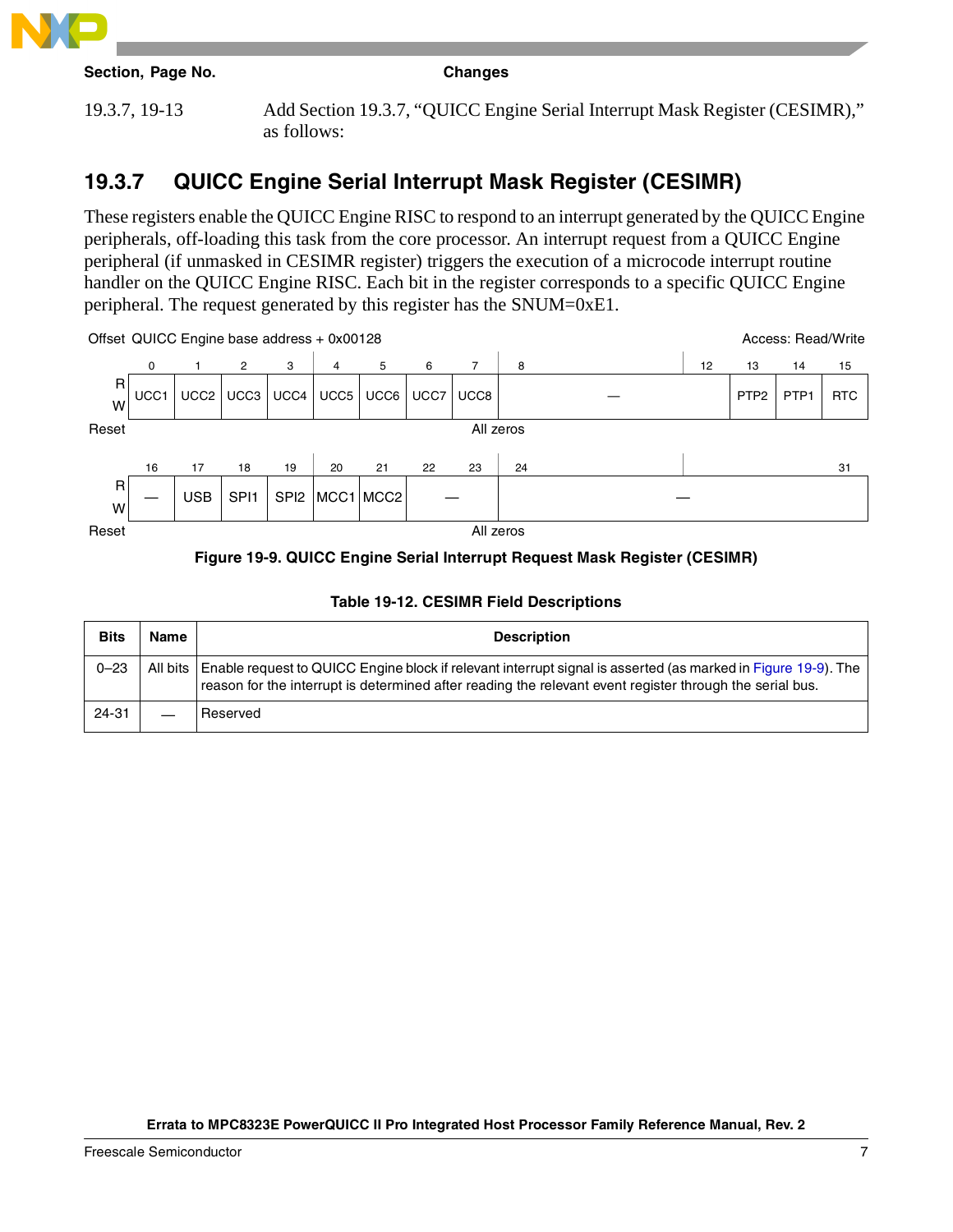

19.3.8, 19-14 Add Section 19.3.8, "QUICC Engine Interrupt from Serial Event/Mask Register (CEISER/CEISMR)," as follows:

# **19.3.8 QUICC Engine Interrupt from Serial Event/Mask Register (CEISER/CEISMR)**

This set of registers is used to issue and mask interrupts which are related to SNUM=0xE1 (See Section 19.3.7, "QUICC Engine Serial Interrupt Mask Register (CESIMR)"). Event bits are cleared by the core processor by writing 1 to the appropriate bit in the event register.

Figure 19-10 shows the CEISER.

|       | Offset QUICC Engine base address + 0x001BC<br>Access: w1c |                  |                   |                  |              |                  |                   |       |           |                  |                   |                   |                   |                   |                   |                   |
|-------|-----------------------------------------------------------|------------------|-------------------|------------------|--------------|------------------|-------------------|-------|-----------|------------------|-------------------|-------------------|-------------------|-------------------|-------------------|-------------------|
|       | 0                                                         |                  | $\overline{2}$    | 3                | 4            | 5                | 6                 | 7     | 8         | 9                | 10                | 11                | 12                | 13                | 14                | 15                |
| R.    | ISE <sub>0</sub>                                          | ISE <sub>1</sub> | ISE <sub>2</sub>  | ISE <sub>3</sub> | ISE4         | ISE <sub>5</sub> | ISE <sub>6</sub>  | ISE7  | ISE8      | ISE <sub>9</sub> | ISE <sub>10</sub> | <b>ISE11</b>      | ISE <sub>12</sub> | ISE <sub>13</sub> | ISE <sub>14</sub> | ISE <sub>15</sub> |
| W     | w1c                                                       | w1c              | w1c               | w1c              | w1c          | w1c              | w1c               | w1c   | w1c       | w1c              | w1c               | w1c               | w1c               | w1c               | w1c               | w1c               |
| Reset |                                                           |                  |                   |                  |              |                  |                   |       | All zeros |                  |                   |                   |                   |                   |                   |                   |
|       |                                                           |                  |                   |                  |              |                  |                   |       |           |                  |                   |                   |                   |                   |                   |                   |
|       | 16                                                        | 17               | 18                | 19               | 20           | 21               | 22                | 23    | 24        | 25               | 26                | 27                | 28                | 29                | 30                | 31                |
|       | RISE <sub>16</sub>                                        | <b>ISE17</b>     | ISE <sub>18</sub> | <b>ISE19</b>     | <b>ISE20</b> | <b>ISE21</b>     | ISE <sub>22</sub> | ISE23 | ISE24     | ISE25            | ISE26             | ISE <sub>27</sub> | ISE <sub>28</sub> | ISE29             | ISE30             | ISE31             |
| W     | w1c                                                       | w1c              | w1c               | w1c              | w1c          | w1c              | w1c               | w1c   | w1c       | w1c              | w1c               | w1c               | w1c               | w1c               | w1c               | w1c               |
| Reset |                                                           |                  |                   |                  |              |                  |                   |       | All zeros |                  |                   |                   |                   |                   |                   |                   |
|       |                                                           |                  |                   |                  |              |                  |                   |       |           |                  |                   |                   |                   |                   |                   |                   |

#### **Figure 19-10. QUICC Engine Interrupt from Serial Event Register (CEISER)**

Table 19-13 shows the CEISER field descriptions.

#### **Table 19-13. CEISER Field Descriptions**

| <b>Bits</b> | Name           | <b>Description</b>                                                                                                                                                                    |
|-------------|----------------|---------------------------------------------------------------------------------------------------------------------------------------------------------------------------------------|
| $0 - 31$    | ISE0-<br>ISE31 | Interrupt from Serial Event bit 0-31.<br>10 No event<br>1 An event has occurred. This bit is set by writing a 1 from the spr bus, and is cleared by writing a 1<br>from the slave bus |

#### Figure 19-11 shows the CEISMR.

#### Offset QUICC Engine base address + 0x001C0 Access: Read/Write Access: Read/Write

|         |                  | ັ                                                                 |                  |                  |      |                  |      |                |           |      |                   |                   |    |                               |    |       |
|---------|------------------|-------------------------------------------------------------------|------------------|------------------|------|------------------|------|----------------|-----------|------|-------------------|-------------------|----|-------------------------------|----|-------|
|         | 0                |                                                                   | $\overline{2}$   | 3                | 4    | 5                | 6    | $\overline{7}$ | 8         | 9    | 10                | 11                | 12 | 13                            | 14 | 15    |
| R.<br>W | ISM <sub>0</sub> | ISM <sub>1</sub>                                                  | ISM <sub>2</sub> | ISM <sub>3</sub> | ISM4 | ISM <sub>5</sub> | ISM6 | ISM7           | ISM8      | ISM9 | ISM <sub>10</sub> | ISM <sub>11</sub> |    | ISM12   ISM13   ISM14   ISM15 |    |       |
| Reset   |                  |                                                                   |                  |                  |      |                  |      |                | All zeros |      |                   |                   |    |                               |    |       |
|         |                  |                                                                   |                  |                  |      |                  |      |                |           |      |                   |                   |    |                               |    |       |
|         | 16               | 17                                                                | 18               | 19               | 20   | 21               | 22   | 23             | 24        | 25   | 26                | 27                | 28 | 29                            | 30 | 31    |
| R.<br>W |                  | ISM16 ISM17 ISM18 ISM19 ISM20 ISM21 ISM22 ISM23 ISM24 ISM25 ISM26 |                  |                  |      |                  |      |                |           |      |                   | ISM <sub>27</sub> |    | ISM28   ISM29   ISM30         |    | ISM31 |
| Reset   |                  |                                                                   |                  |                  |      |                  |      |                | All zeros |      |                   |                   |    |                               |    |       |
|         |                  |                                                                   |                  |                  |      |                  |      |                |           |      |                   |                   |    |                               |    |       |

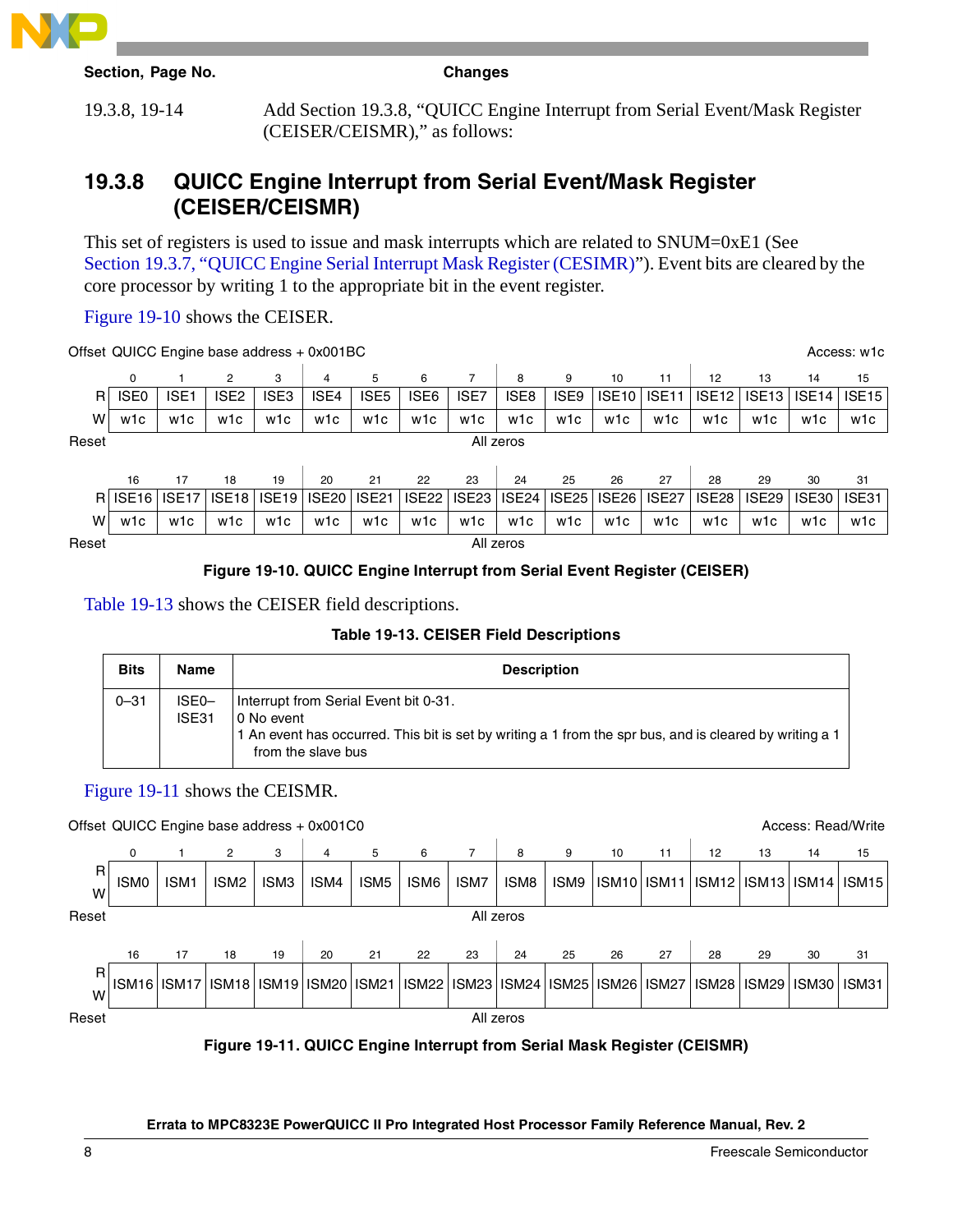

#### Table 19-14 shows the CEISMR field descriptions.

#### **Table 19-14. CEISMR Field Descriptions**

| <b>Bits</b> | Name           | <b>Description</b>                                                                                                                                                                                                                  |
|-------------|----------------|-------------------------------------------------------------------------------------------------------------------------------------------------------------------------------------------------------------------------------------|
| $0 - 31$    | ISM0-<br>ISM31 | QUICC Engine Interrupt from Serial Mask bit 0-31.<br>l 0 No Mask<br>1 Mask event bit. No interrupt occurs if this bit is set, regardless of the state of the appropriate interrupt<br>from serial event bit in the CEISER register. |

| 19.4.5, 19-11  | Remove the note above Figure 19-6, "IRAM Address Register (IADD)."                                                                                                                                                                                                                                                                                                                          |
|----------------|---------------------------------------------------------------------------------------------------------------------------------------------------------------------------------------------------------------------------------------------------------------------------------------------------------------------------------------------------------------------------------------------|
| 19.4.9, 19-15  | In Table 19-14, "CETSCR Field Descriptions," add the following to CETPS1 and<br>CETPS2 field descriptions:                                                                                                                                                                                                                                                                                  |
|                | "This field can also be used to pre-scale an external clock, if it is configured as the<br>clock source.                                                                                                                                                                                                                                                                                    |
|                | The first increment of the timer is after $(CETPS1 + 1)$ clocks. It is only starting<br>from the second increment that the timer increments after $(CETPS1 + 2)$ clocks for<br>each single increment."                                                                                                                                                                                      |
| 19.5.1, 19-18  | In Table 19-15, "RISC Timer Table Parameter RAM," modify footnote to say<br>"Offset from timer base address (0x8A00)."                                                                                                                                                                                                                                                                      |
| 19.7, 19-21    | In Table 19-17, "SNUM Table," add "CESIMR Interrupt" at $SNUM = 0xE1$ .                                                                                                                                                                                                                                                                                                                     |
| 20.7, 20-24    | Change title of Table 20-12, "BRGCx Field Descriptions," to "BRGCn Field<br>Descriptions," and remove cross-reference from EXTC (bits 16–17) field<br>description.                                                                                                                                                                                                                          |
| 20.8, 20-26    | Modify the last paragraph to say the following:                                                                                                                                                                                                                                                                                                                                             |
|                | "Note that the UCC associated with this BRG must be programmed to UART<br>mode and select the 16 option for TDCR and RDCR in the general UCC mode<br>register low. Input frequencies such as 1.8432, 3.68, 7.36, and 14.72 MHz should<br>be used."                                                                                                                                          |
| 20.9, 20-27    | Change "GSMRx" to "GUMRx" in AsyncBaudRate equation and the<br>introductory text to the "Typical Baud Rates for Asynchronous Communication,"<br>which now reads as follows: "Table 20-14 lists typical bit rates of asynchronous<br>communication. Note that here the internal clock rate is assumed to be $16 \times$ the<br>baud rate; that is, GUMRx_L[TDCR] = GUMRx_L[RDCR] = $0b10$ ." |
| 21.1.3.3, 21-4 | Remove the following sentence from the last paragraph, "The maximum sustained<br>data rate that the SPI supports is QUICC Engine clk/50."                                                                                                                                                                                                                                                   |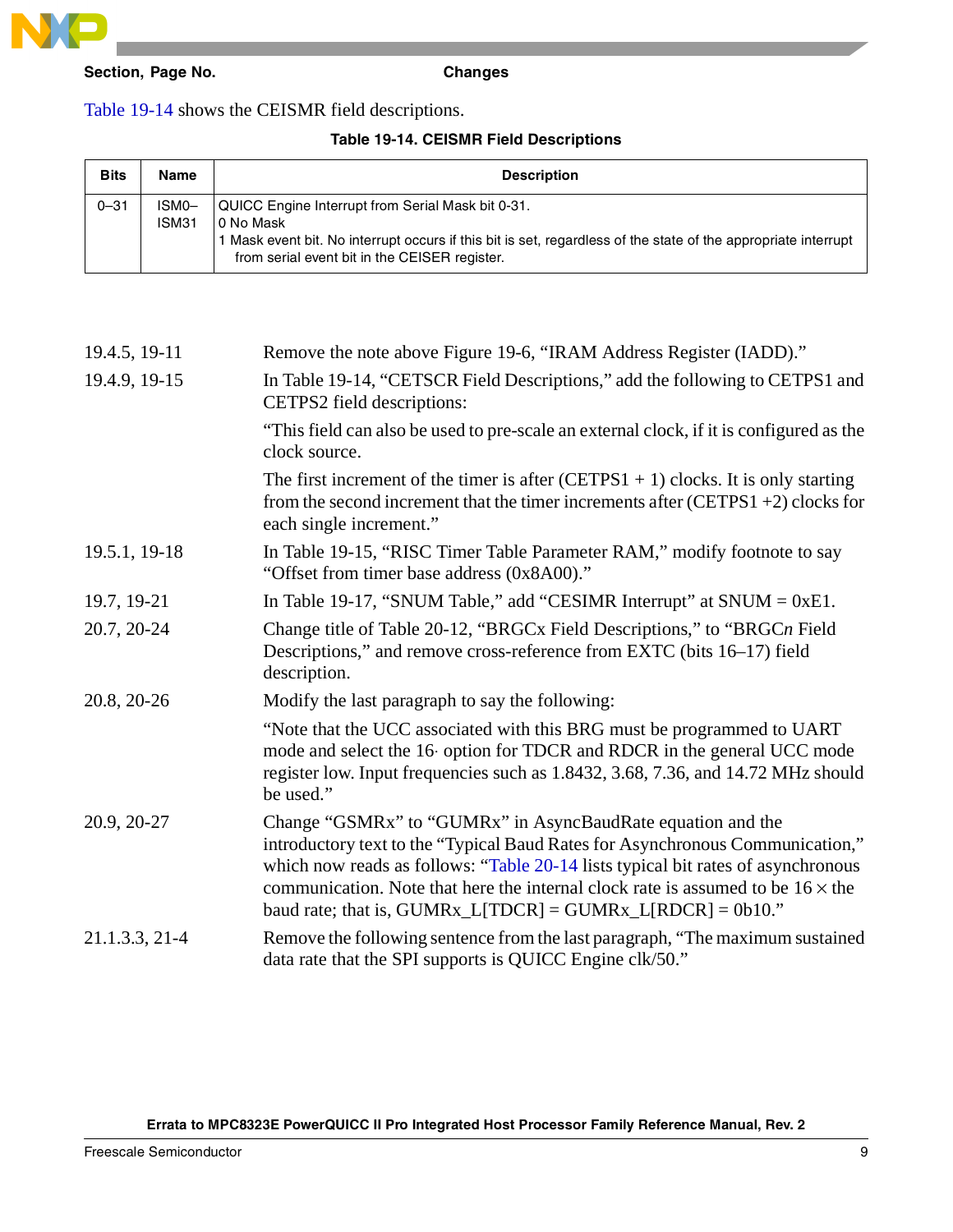

| Section, Page No. | <b>Changes</b>                                                                                                                                                                              |
|-------------------|---------------------------------------------------------------------------------------------------------------------------------------------------------------------------------------------|
| 21.4.1, 21-18     | In Table 21-8, "Rx/Tx Bus Mode Register Field Descriptions," modify CETM bit<br>description to read as follows:                                                                             |
|                   | "This is useful to mark on the bus the transactions initiated by the QUICC Engine<br>block for debug purposes. See the "Debug Configuration" subsection in your<br>device reference manual. |
|                   | The level of this bit is reflected on the main system bus on signal M1SRCID4 or<br>M2SRCID4 or LSRCID4 depending on the actual external bus where the<br>transaction occurs."               |
| 22.8, 22-15       | Add Section 22.8, "Reconfiguring the UCC," and Section 22.9, "Saving Power,"<br>as follows:                                                                                                 |

# **22.8 Reconfiguring the UCC**

The proper reconfiguration sequence must be followed for UCC parameters that cannot be changed dynamically. The steps in the following sections show how to disable, reconfigure and re-enable a UCC to ensure that buffers currently in use are properly closed before reconfiguring the UCC and that subsequent data goes to or from new buffers according to the new configuration.

Modifying parameter RAM does not require the UCC to be fully disabled. See the parameter RAM description for when values can be changed. To disable all peripheral controllers, set CECR[RST] to reset the entire QUICC Engine module.

# **22.8.1 General Reconfiguration Sequence for a UCC Transmitter**

A UCC transmitter can be reconfigured by following these general steps:

- 1. If the UCC is sending data, issue a STOP TRANSMIT command. Transmission should stop smoothly. If the UCC is not transmitting (no TxBDs are ready or the GRACEFUL STOP TRANSMIT command has been issued and completed) or the INIT TX PARAMETERS command is issued, the STOP TRANSMIT command is not required.
- 2. Clear GUMR\_L[ENT] to disable the UCC transmitter and put it in reset state.
- 3. Modify UCC Tx parameters or parameter RAM. To switch protocols or restore the initial Tx parameters, issue an INIT TX PARAMETERS command.
- 4. If an INIT TX PARAMETERS command was not issued in step 3, issue a RESTART TRANSMIT command.
- 5. Set GUMR\_L[ENT]. Transmission begins using the TxBD pointed to by TBPTR, assuming the R bit is set.

# **22.8.2 Reset Sequence for a UCC Transmitter**

The following steps reinitialize a UCC transmit parameters to the reset state:

- 1. Clear GUMR\_L[ENT].
- 2. Make any modifications then issue the INIT TX PARAMETERS command.
- 3. Set GUMR\_L[ENT].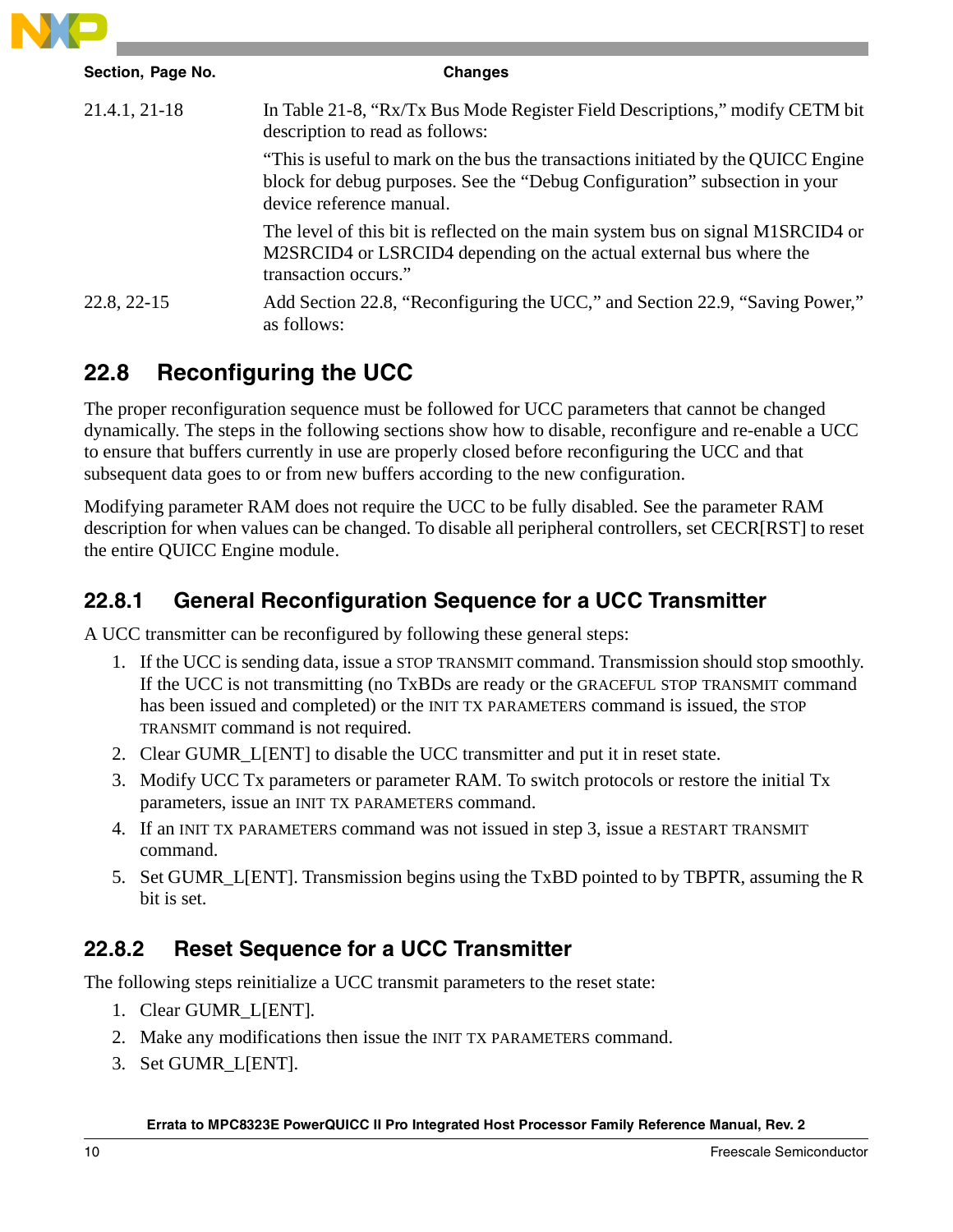# **22.8.3 General Reconfiguration Sequence for a UCC Receiver**

A UCC receiver can be reconfigured by following these steps:

- 1. Clear GUMR\_L[ENR]. The UCC receiver is now disabled and put in a reset state. If a protocol switch is performed from fast protocol, follow step 2 in Section 2.8.5, "Switching Protocols."
- 2. Modify UCC Rx parameters or parameter RAM. To switch protocols or restore Rx parameters to their initial state, issue an INIT RX PARAMETERS command.
- 3. If the INIT RX PARAMETERS command was not issued in step 2, issue an ENTER HUNT MODE command.
- 4. Set GUMR\_L[ENR]. Reception begins using the RxBD pointed to by RBPTR, assuming the E bit is set.

# **22.8.4 Reset Sequence for a UCC Receiver**

To reinitialize the UCC receiver to the state it was in after reset, follow these steps:

- 1. Clear GUMR\_L[ENR].
- 2. Make any modifications then issue the INIT RX PARAMETERS command.
- 3. Set GUMR\_L[ENR].

## **22.8.5 Switching Protocols**

To switch a UCC's protocol without resetting the board or affecting other UCCs, follow these steps:

- 1. Clear GUMR\_L[ENT, ENR].
- 2. If a protocol switch is preformed from fast protocol: Issue the Pushsched host command for UCC Transmitter (CECDR value 0x80). Issue the Pushsched host command for UCC Receiver (CECDR value 0x82).
- 3. Make protocol changes in the GUMR and additional parameters then issue the INIT TX and RX PARAMETERS command to initialize both Tx and Rx parameters.
- 4. Set GUMR\_L[ENT, ENR] to enable the UCC with the new protocol.

# **22.9 Saving Power**

To save power when not in use, a UCC can be disabled by clearing GUMR\_L[ENT, ENR].

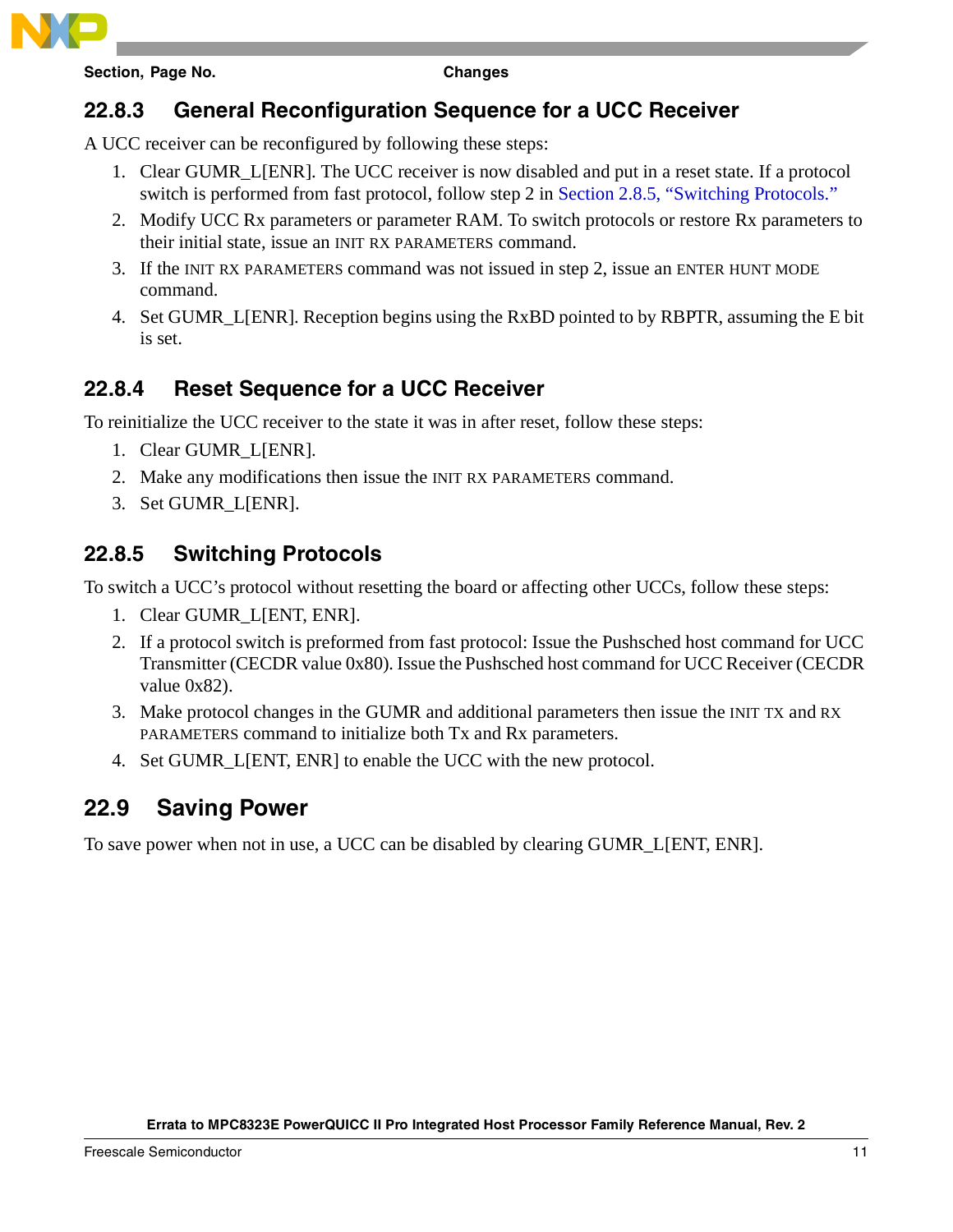

| <b>Changes</b>                                                                                                                                                                                                                                                                                                                |
|-------------------------------------------------------------------------------------------------------------------------------------------------------------------------------------------------------------------------------------------------------------------------------------------------------------------------------|
| In the features list, remove bullet "Supports automatic control of the $\overline{RTS}$ , $\overline{CTS}$ ,<br>and $\overline{CD}$ modem signals"                                                                                                                                                                            |
| In Table 23-5, "RBMRx /TBMRx Field Descriptions," modify CETM bit<br>description to read as follows:                                                                                                                                                                                                                          |
| "This is useful to mark on the bus the transactions initiated by the QUICC Engine<br>block for debug purposes. See the "Debug Configuration" subsection in your<br>device reference manual.                                                                                                                                   |
| The level of this bit is reflected on the main system bus on signal M1SRCID4 or<br>M2SRCID4 or LSRCID4 depending on the actual external bus where the<br>transaction occurs."                                                                                                                                                 |
| In Table 24-3, "UART-Specific UCC Parameter RAM Memory Map," change<br>"datalength $(5-9)$ " to "datalength $(5-8)$ " in $MAX$ _IDL.                                                                                                                                                                                          |
| Last sentence now reads as follows: "To reduce this latency, set GUMRx_H[TFL]<br>to decrease the FIFO size to one character before enabling the transmitter."                                                                                                                                                                 |
| In Table 24-13, "TOSEQ Field Descriptions," change CT (bit 4) field description<br>to the following:                                                                                                                                                                                                                          |
| "Clear-to-send lost. Operates only if the UCC monitors $\overline{CTS}$<br>(GUMRx_L[DIAG]). The RISC sets this bit if $\overline{\text{CTS}}$ negates when the TOSEQ<br>character is sent. If $\overline{CTS}$ negates and the TOSEQ character is sent during a buffer<br>transmission, the TxBD[CT] status bit is also set." |
| In Table 24-24, "UPSMR Field Descriptions," add the following note to NBO (bit)<br>15) field description: "In HDLC nibble mode, GUMR[RTSM] must be set for<br>internal loopback mode."                                                                                                                                        |
| In Table 26-2, "GUMR (in Fast Mode) Register Field Descriptions," add the<br>following note to CDP (bit 5) field description: "This bit must be cleared if this<br>UCC is used with the TSA in HDLC mode."                                                                                                                    |
| Add Table 26-3, "GUMR CTS and CD—Pulse and Sampling Settings," as<br>follows:                                                                                                                                                                                                                                                 |
|                                                                                                                                                                                                                                                                                                                               |

#### **Table 26-3. GUMR CTS and CD—Pulse and Sampling Settings**

|            | <b>TSA and</b><br>Transparent | <b>TSA and</b><br><b>HDLC</b> | <b>NMSI and</b><br><b>Transparent</b> | <b>NMSI and</b><br><b>HDLC</b> | UCC <sup>1</sup> Internal<br>Loopback | <b>ISDN-DIDL</b> |
|------------|-------------------------------|-------------------------------|---------------------------------------|--------------------------------|---------------------------------------|------------------|
| GUMR[CDP]  |                               |                               |                                       |                                |                                       |                  |
| GUMR[CTSP] |                               |                               |                                       |                                | 0                                     |                  |
| GUMR[CDS]  |                               |                               | x                                     | ^                              |                                       |                  |
| GUMR[CTSS] |                               |                               | х                                     | х                              | x                                     |                  |

1 Note that in HDLC Nibble mode, GUMR[RTSM] must be set for internal loopback mode.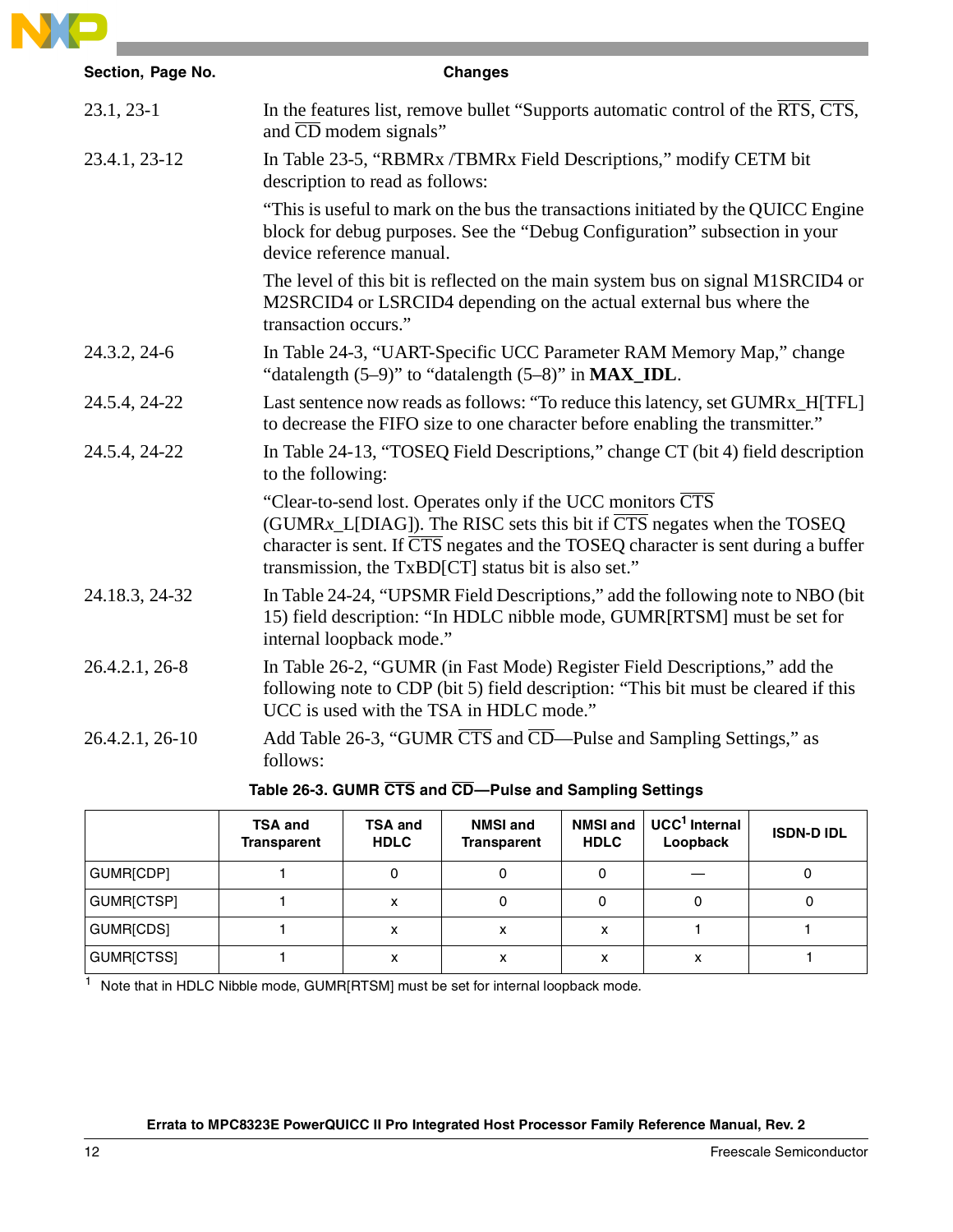

| Section, Page No.  | <b>Changes</b>                                                                                                                                                                                                                                                                                                                                                                                                                                                                                                                                                                                                                                                                                                                    |
|--------------------|-----------------------------------------------------------------------------------------------------------------------------------------------------------------------------------------------------------------------------------------------------------------------------------------------------------------------------------------------------------------------------------------------------------------------------------------------------------------------------------------------------------------------------------------------------------------------------------------------------------------------------------------------------------------------------------------------------------------------------------|
| 26.4.6, 26-12      | In Table 26-3, "RBMRx/TBMRx Field Descriptions," modify CETM bit<br>description to read as follows:                                                                                                                                                                                                                                                                                                                                                                                                                                                                                                                                                                                                                               |
|                    | "This is useful to mark on the bus the transactions initiated by the QUICC Engine<br>block for debug purposes. See the "Debug Configuration" subsection in your<br>device reference manual.                                                                                                                                                                                                                                                                                                                                                                                                                                                                                                                                       |
| 29.4.17.2, 29-27   | Change the value for GUMR[DIAG] from 10 to 11 in the following sentence:                                                                                                                                                                                                                                                                                                                                                                                                                                                                                                                                                                                                                                                          |
|                    | "For echo and loopback at the same time set GUMR[DIAG]=11 and<br>$UPSMR[RLPB]=0."$                                                                                                                                                                                                                                                                                                                                                                                                                                                                                                                                                                                                                                                |
| 29.5.1.3, 29-32    | In Figure 29-15, "Ethernet Status Register (UCCS)," update offset address from<br>"UCCx_base + $0x17$ UCCS" to "UCCx_base+ $0x18$ UCCS."                                                                                                                                                                                                                                                                                                                                                                                                                                                                                                                                                                                          |
| 29.5.3.10, 29-71   | Update the first paragraph to say the following:                                                                                                                                                                                                                                                                                                                                                                                                                                                                                                                                                                                                                                                                                  |
|                    | "For every Rx queue, there are 16 bytes in the RxBD parameter table and there are<br>also 4 prefetched RxBDs ( $4 \times 8$ bytes = 32 bytes) used by the QUICC Engine<br>block. Therefore it is necessary to allocate space in memory of the size<br>$((16 + 32) \times$ number of Rx Queues) bytes using the RBDQPTR field in the Rx<br>global parameter RAM. The RxBD parameter table is described in Table 29-37<br>with 16 bytes for each Rx queue. The remaining space in internal memory is 32<br>bytes of prefetched RxBD for each queue. As described in Table 29-37, the user<br>is only required to initialize the External BD ringn base pointer. The other<br>parameters are initialized by the QUICC Engine block." |
| 29.7, 29-88        | Modify sentence, "The firmware counters are updated if UPSMR[MON] is set by<br>the user" to say, "The firmware counters are updated if UPSMR[HSE] is set by the<br>user."                                                                                                                                                                                                                                                                                                                                                                                                                                                                                                                                                         |
| 30.2.14.1.1, 30-24 | Replace incomplete sentence, "If the scale factor is not zero the offset calculation<br>for each VCLT is different and has" with cross-reference to Table 30-26,<br>"Address Look-Up Table."                                                                                                                                                                                                                                                                                                                                                                                                                                                                                                                                      |
| 30.3.4.1, 30-66    | In Table 30-31, "RCT Field Descriptions," modify CETM bit description to read<br>as follows:                                                                                                                                                                                                                                                                                                                                                                                                                                                                                                                                                                                                                                      |
|                    | "This is useful to mark on the bus the transactions initiated by the QUICC Engine<br>block for debug purposes. See the "Debug Configuration" subsection in your<br>device reference manual.                                                                                                                                                                                                                                                                                                                                                                                                                                                                                                                                       |
|                    | The level of this bit is reflected on the main system bus on signal M1SRCID4 or<br>M2SRCID4 or LSRCID4 depending on the actual external bus where the<br>transaction occurs."                                                                                                                                                                                                                                                                                                                                                                                                                                                                                                                                                     |
| 30.3.4.2, 30-70    | In Table 30-34, "TCT Field Descriptions," modify CETM bit description to read<br>as follows:                                                                                                                                                                                                                                                                                                                                                                                                                                                                                                                                                                                                                                      |
|                    | "This is useful to mark on the bus the transactions initiated by the QUICC Engine<br>block for debug purposes. See the "Debug Configuration" subsection in your<br>device reference manual.                                                                                                                                                                                                                                                                                                                                                                                                                                                                                                                                       |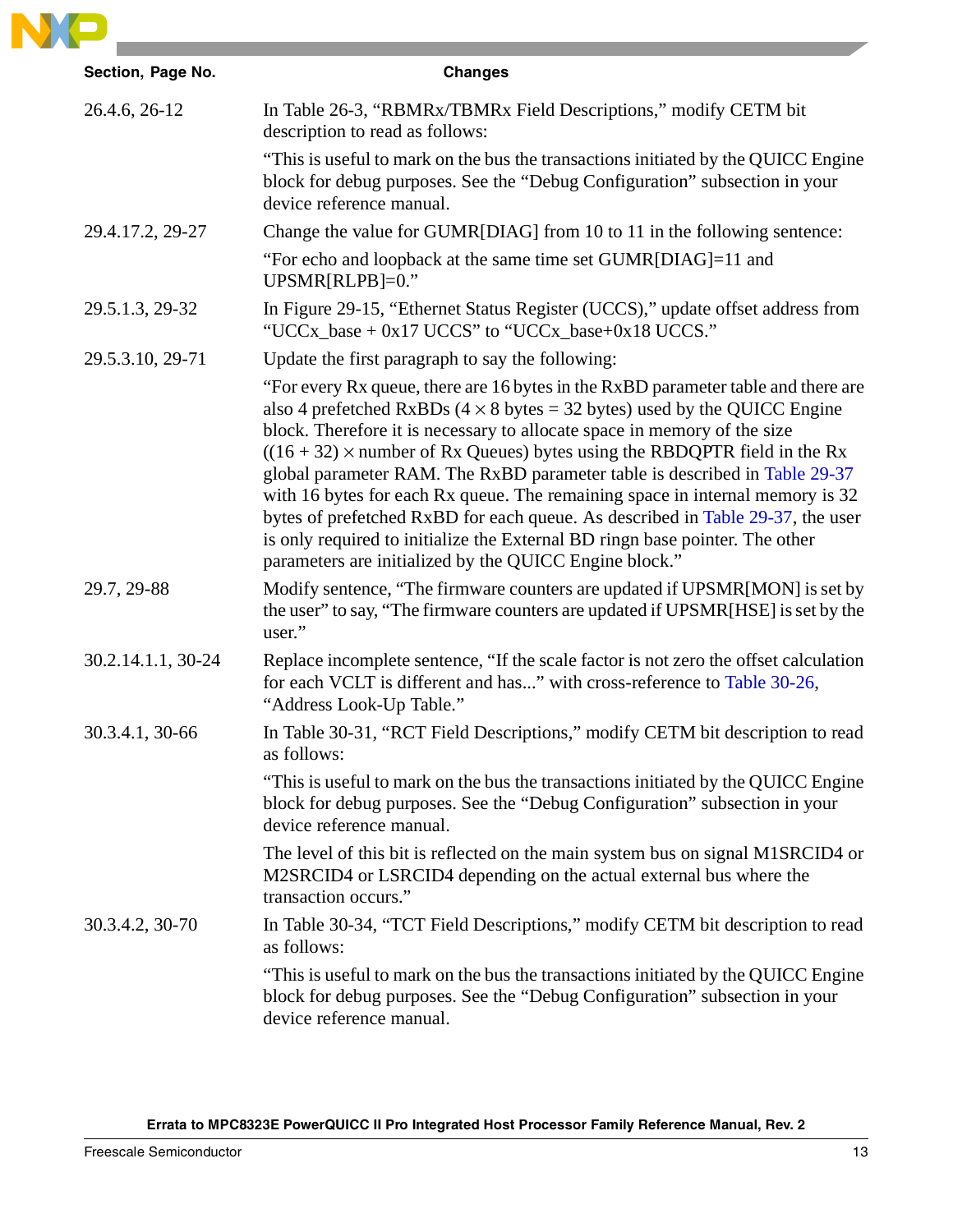

| Section, Page No. | <b>Changes</b>                                                                                                                                                                                                                                                                                                                                                                                                                                                                                 |
|-------------------|------------------------------------------------------------------------------------------------------------------------------------------------------------------------------------------------------------------------------------------------------------------------------------------------------------------------------------------------------------------------------------------------------------------------------------------------------------------------------------------------|
|                   | The level of this bit is reflected on the main system bus on signal M1SRCID4 or<br>M2SRCID4 or LSRCID4 depending on the actual external bus where the<br>transaction occurs."                                                                                                                                                                                                                                                                                                                  |
| 30.3.8, 30-95     | In Table 30-50, "V-TCT Field Descriptions," modify CETM bit description to<br>read as follows:                                                                                                                                                                                                                                                                                                                                                                                                 |
|                   | "This is useful to mark on the bus the transactions initiated by the QUICC Engine<br>block for debug purposes. See the "Debug Configuration" subsection in your<br>device reference manual.                                                                                                                                                                                                                                                                                                    |
|                   | The level of this bit is reflected on the main system bus on signal M1SRCID4 or<br>M2SRCID4 or LSRCID4 depending on the actual external bus where the<br>transaction occurs."                                                                                                                                                                                                                                                                                                                  |
| 31.3.4, 31-9      | In Table 31-1, "SPHY Related Modes," change the row field setting names to<br>UPUC[TMP], UPUC[TSP], and UPUC[TB2B].                                                                                                                                                                                                                                                                                                                                                                            |
| Chapter 34, 34-1  | Modify the first paragraph to read as follows:                                                                                                                                                                                                                                                                                                                                                                                                                                                 |
|                   | "The QUICC multi-channel controller (QMC) functionality can emulate up to 64<br>time-division serial channels using a single unified communication controller<br>(UCC) and a time-division multiplexed (TDM) physical interface. Up to 2 UCCs<br>can be configured to QMC functionality. Each UCC has its own parameter table<br>and the channel's specific parameters. Each UCC also has its own event register,<br>so the functionality of each UCC is orthogonal to that of adjacent UCCs." |
| 34.3.4.1.2, 34-18 | In Table 34-6, "TSTATE Field Descriptions (HDLC)," modify CETM bit<br>description to read as follows:                                                                                                                                                                                                                                                                                                                                                                                          |
|                   | "This is useful to mark on the bus the transactions initiated by the QUICC Engine<br>block for debug purposes. See the "Debug Configuration" subsection in your<br>device reference manual.                                                                                                                                                                                                                                                                                                    |
|                   | The level of this bit is reflected on the main system bus on signal M1SRCID4 or<br>M2SRCID4 or LSRCID4 depending on the actual external bus where the<br>transaction occurs."                                                                                                                                                                                                                                                                                                                  |
| 34.3.4.1.4, 34-19 | In Table 34-7, "RSTATE Field Descriptions (HDLC)," modify CETM bit<br>description to read as follows:                                                                                                                                                                                                                                                                                                                                                                                          |
|                   | "This is useful to mark on the bus the transactions initiated by the QUICC Engine<br>block for debug purposes. See the "Debug Configuration" subsection in your<br>device reference manual.                                                                                                                                                                                                                                                                                                    |
|                   | The level of this bit is reflected on the main system bus on signal M1SRCID4 or<br>M2SRCID4 or LSRCID4 depending on the actual external bus where the<br>transaction occurs."                                                                                                                                                                                                                                                                                                                  |
| 34.3.4.2.2, 34-22 | In Table 34-10, "TSTATE Field Descriptions (Transparent Mode)," modify<br>CETM bit description to read as follows:                                                                                                                                                                                                                                                                                                                                                                             |
|                   | "This is useful to mark on the bus the transactions initiated by the QUICC Engine<br>block for debug purposes. See the "Debug Configuration" subsection in your<br>device reference manual.                                                                                                                                                                                                                                                                                                    |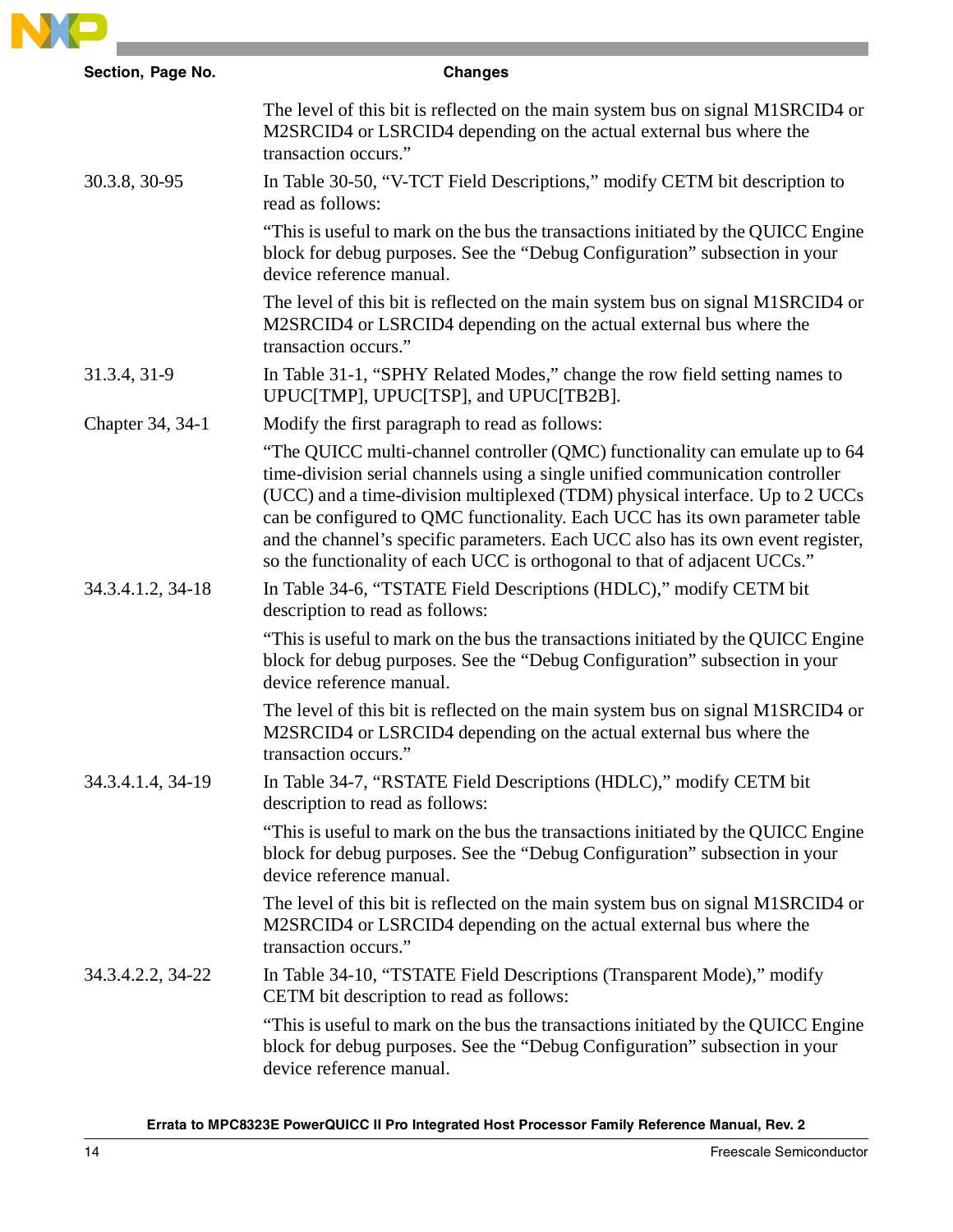

| Section, Page No. | <b>Changes</b>                                                                                                                                                                              |
|-------------------|---------------------------------------------------------------------------------------------------------------------------------------------------------------------------------------------|
|                   | The level of this bit is reflected on the main system bus on signal M1SRCID4 or<br>M2SRCID4 or LSRCID4 depending on the actual external bus where the<br>transaction occurs."               |
| 34.3.4.2.5, 34-26 | In Table 34-11, "RSTATE Field Descriptions (Transparent)," modify CETM bit<br>description to read as follows:                                                                               |
|                   | "This is useful to mark on the bus the transactions initiated by the QUICC Engine<br>block for debug purposes. See the "Debug Configuration" subsection in your<br>device reference manual. |
|                   | The level of this bit is reflected on the main system bus on signal M1SRCID4 or<br>M2SRCID4 or LSRCID4 depending on the actual external bus where the<br>transaction occurs."               |
| Chapter 36        | Change "DPRAM" or "dual-port RAM" to "multi-user RAM" throughout.                                                                                                                           |
| 36.4.6, 36-16     | In Table 36-8, "RBMR and TBMR Fields," modify CETM bit description to read<br>as follows:                                                                                                   |
|                   | "This is useful to mark on the bus the transactions initiated by the QUICC Engine<br>block for debug purposes. See the "Debug Configuration" subsection in your<br>device reference manual. |
|                   | The level of this bit is reflected on the main system bus on signal M1SRCID4 or<br>M2SRCID4 or LSRCID4 depending on the actual external bus where the<br>transaction occurs."               |
| 36.7, 36-34       | In Table 36-21, "USB Controller Transmission Errors," remove the row for "Tx"<br>data not ready".                                                                                           |